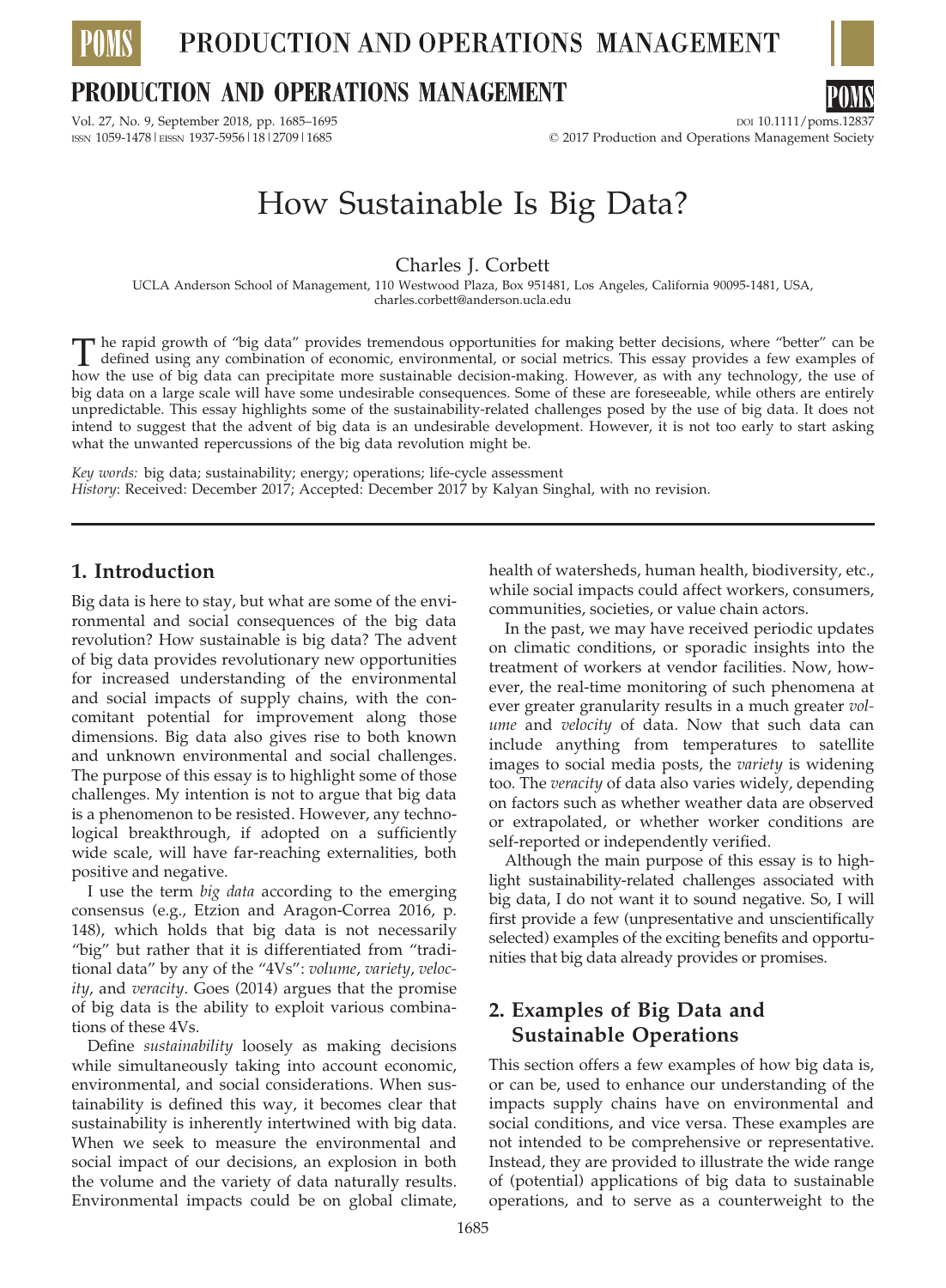subsequent section's emphasis on the emerging sustainability-related challenges associated with big data.

Many of the examples of firms successfully reducing their environmental footprint involve harnessing large amounts of timely data. The importance of performance measurement as a tool to improve environmental performance has long been known, as the examples in Corbett and Van Wassenhove (1993) illustrate. One good example is the energy management program at Walt Disney World (Allen 2005), which was initiated in the late 1990s and already involved collecting hourly information on the consumption of electricity, water, and other resources at a highly localized level. By gathering and sharing this information with the appropriate stakeholders (e.g., the maintenance crew or executive managers), Walt Disney World has been able to reduce its annual electricity usage by some 100 million kWh, while earning a 53% internal rate of return for their efforts. Monthly report cards provide historical and benchmarking information; showing the managers of Epcot how they performed relative to the Animal Kingdom helps to generate healthy competition among them. Conversely, real-time monitoring of a building's HVAC system allows a repair crew to be notified immediately if a control for a door to an air-conditioned space malfunctions in the evening, rather than only finding out when the next utility bill arrives a month or two later. The velocity with which the data is collected, processed, and shared, is critical to ensuring the data has the intended impact on energy consumption.

In a different setting, Marr (2017) points out how Caterpillar's Marine Division uses shipboard sensors to monitor a wide range of systems. The resulting data provide new insights into optimal operating practices; in one instance, a customer discovered that running more generators at lower power is more efficient than running fewer generators at maximum output. Big data help firms design better materials (National Academy of Sciences 2014), such as new photovoltaic materials with higher efficiency (p. 17) or GM's new thermoelectric materials for higher fuel efficiency (p. 24).

It is well understood that a changing climate will have a wide range of consequences for all kinds of organizations and supply chains. The exact effects of climate change on the conditions in any given location are still not well understood, but the combination of increasingly comprehensive historical data and finegrained climate simulation models allows for more tailored predictions of how different regions will be affected. Some activities, such as wine growing and ski tourism, depend heavily on highly local microclimates, so forecasts must be available at a much more detailed spatial scale than was previously possible.

For instance, Jones et al. (2005) combine data on the ratings of wines from regions around the world with a widely used climate simulation model (HadCM3) to predict how the wines from each region will be affected, positively or negatively, by changes in local climatic conditions from 2000 to 2049. Ski tourism, which depends on the thickness and the persistence of snowpack on specific slopes, provides a similar example. Sun et al. (2016) used statistical downscaling to predict that various mountain locations in Southern California will be snow-free several weeks earlier by mid-century than is currently the case. Investors in winter sports facilities would do well to consider this kind of detailed forecast. In some instances, the activities of the supply chain itself cause changes in weather patterns: Thornton et al. (2017) combine data on shipping emissions and on 1.5 billion lightning strikes on a  $10 \times 10$  km<sup>2</sup> grid to find that the number of lightning strikes was elevated by 20%–100% along polluted shipping lanes. These are just a few examples; there are numerous similar studies.

This kind of data gathering is no longer constrained to earthbound monitoring stations, as various satellitebased systems provide more data with more detail and at higher frequencies. This trend will continue to accelerate because of the constant effort to miniaturize satellites. Woellert et al. (2011) outline a range of opportunities being opened by the use of CubeSats. These are small satellites that have a mass of around 1 kg and a volume of 10 cm<sup>3</sup>. CubeSats provide much more fine-grained monitoring of atmospheric conditions. These cheap satellites will also allow near realtime tracking of animal populations, and they can help disaster relief agencies allocate resources by providing images of earthquake damage. Satellite imagery is already being used to detect illegal logging after the fact, but Lynch et al. (2013) argue that daily observations are required if we are to take preventive action against illegal logging, instead of just observing it from a distance. Laurance and Balmford (2013) propose that satellite data could help prevent inappropriate road-building. This would help prevent ecological disasters long before they occur, because even a single road through a forest can wreak environmental damage far out of proportion to the physical footprint of the road itself. All these kinds of analyses will require a staggering amount of data. And, the attendant databases will rapidly become massive, because many studies of this kind require longitudinal data with very fine spatial and temporal resolution.

At the opposite end of the spectrum, firms are becoming more and more interested in the conditions experienced by workers in their supply chains. Traditionally, much work in this area depended on sending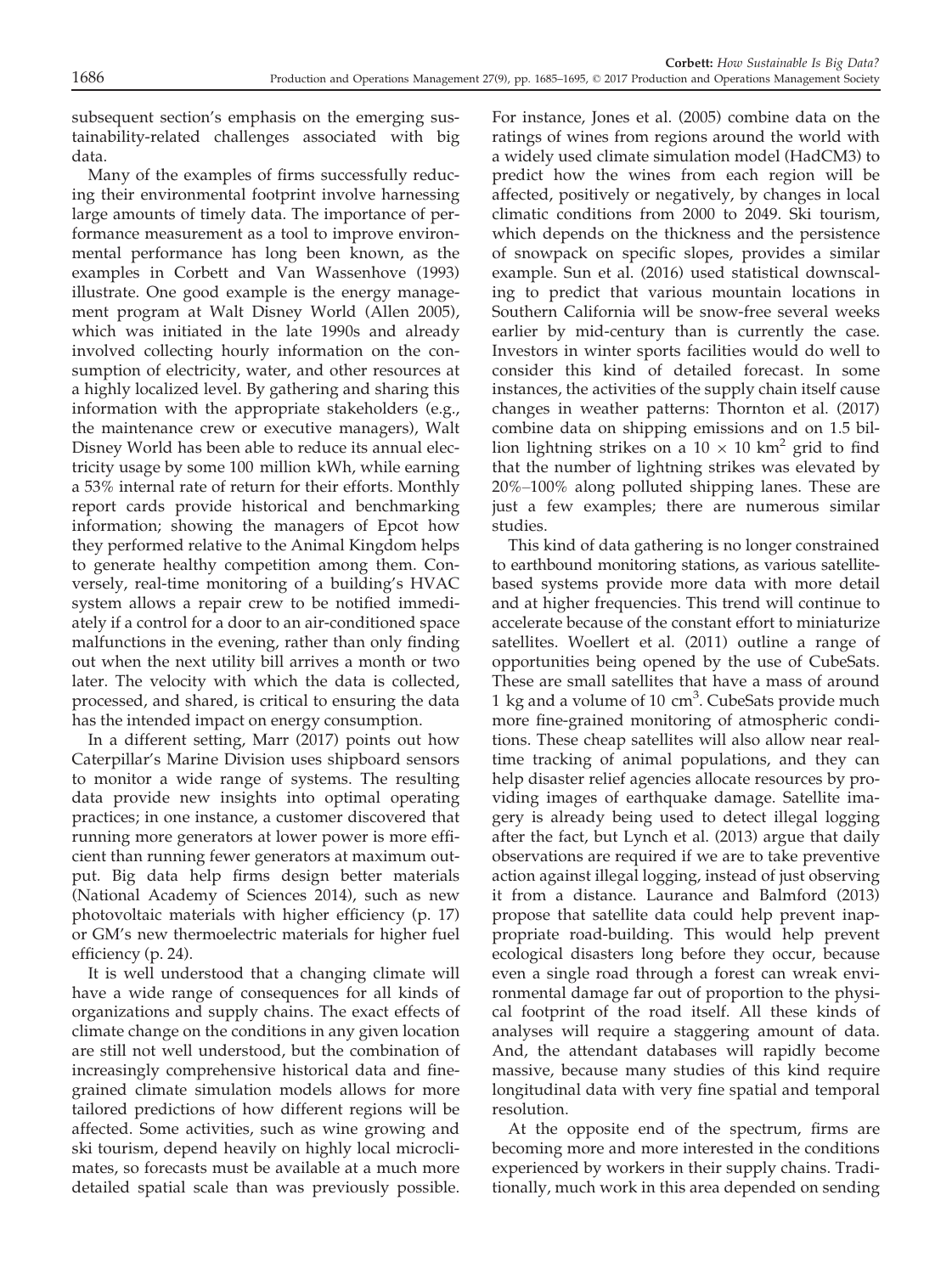auditors, third-party or otherwise, to assess the extent to which factories implemented the environmental and social practices expected of them. With the advent of smartphones, workers in factories around the world can now directly and anonymously report any conditions or practices they are exposed to. For instance, Walmart uses such worker-generated data collected through LaborVoices (de Felice 2015, p. 553). LaborLink is a similar effort. Firms must navigate between great opportunities and serious challenges to make the best decisions about how to use this data, since it comes from individual workers, in real time, covering a range of dimensions, and with unknown accuracy.

It would be easy to provide countless other examples of how big data can enhance sustainability, whether by allowing firms to make better decisions about the operation of their supply chains, or by allowing regulators to exert tighter control over those supply chains. The opportunities are boundless and exciting. Nevertheless, the big data revolution is also rapidly generating sustainability-related challenges of its own, which is the subject of the next section.

## 3. Sustainability Challenges Related to Big Data

The advent of big data presents unbounded opportunities to improve decision-making and to ensure more sustainable outcomes. However, like any other technological advance, it also brings challenges that will become increasingly acute as the use of big data becomes more prevalent. Some of these challenges may seem far-fetched today, but recall that the internal combustion engine was once considered an environmental breakthrough (Kirsch 2000). It is unlikely that advocates of fossil fuel-powered vehicles in the early 1900s could have had an inkling of the dramatic effects this technology would have on global air quality and climate over the course of the subsequent century. As mentioned earlier, the intention of this essay is not to argue that the rise of big data is an undesirable trend; the intent is to stress that we should be cognizant of some of its concomitant downsides. Below, I will review some of these risks associated with using or managing big data.

#### 3.1. Social and Ethical Consequences of Using Big Data

When initially deciding where to roll out its Prime Free Same-Day Delivery service, Amazon aimed to serve as many people as it could, using its data to identify ZIP codes that contained a high concentration of Amazon Prime members. Maps of various cities produced by Bloomberg BusinessWeek (Ingold and Soper 2016), show the areas within the city limits that

initially received same-day delivery. In the case of Boston, it shows that the Roxbury neighborhood was excluded, while all surrounding neighborhoods did receive same-day delivery. The extent to which Roxbury was an anomaly is highlighted when one considers how far beyond the city limits the same-day delivery area stretched. The population of Roxbury is 59% Black. The Bloomberg BusinessWeek analysis found similar (though not quite as striking) effects in other major cities.

Without a doubt, Amazon did not set out to distinguish neighborhoods based on racial or ethnic composition. In the Bloomberg BusinessWeek article, an Amazon spokesperson stated, "Demographics play no role in it. Zero." However, the result of their analysis was undesirable enough that Amazon rapidly backtracked. They added same-day service to initially excluded regions in Boston, New York, and Chicago. Even though race played no direct role in Amazon's analysis, the algorithm they used led to "apparent discrimination," as defined in Galhotra et al. (2017).

Fairness in algorithms is now the subject of significant research efforts, as also mentioned in Cohen (2018). For instance, Calders and Verwer (2010) define a discrimination score to measure the strength of group discrimination, and Galhotra et al. (2017) highlight some limitations of that score and generalize it to settings with more complex inputs. They also propose ways of testing software for fairness, something that Amazon presumably wishes it had done before rolling out the early phase of its same-day delivery program.

A different way in which virtually all of us have been negatively affected by big data is through the various hacks that have occurred over the years, exposing our personal data to unauthorized parties. Equifax revealed a particularly large data breach in September 2017. The company disclosed that sensitive personal information for some 146 million customers were stolen, including financial records and social security numbers. Many other large organizations around the world have been the subject of similar hacks.

The vast majority of individuals whose data was compromised are not directly financially affected, beyond perhaps the cost associated with additional identity protection services. Lai et al. (2012) observe that there appears to be relatively little research on the consequences for victims of the subsequent potential identity theft. They mention various studies that estimate the total costs to consumers on the order of \$50 billion in 2008–2009, or \$6000 per victim (p. 353). The horror stories reported by victims such as Amy Krebs are more salient (Shin 2014). Cohen (2018) mentions that the breach at Ashley Madison, a Canadian online dating site that specializes in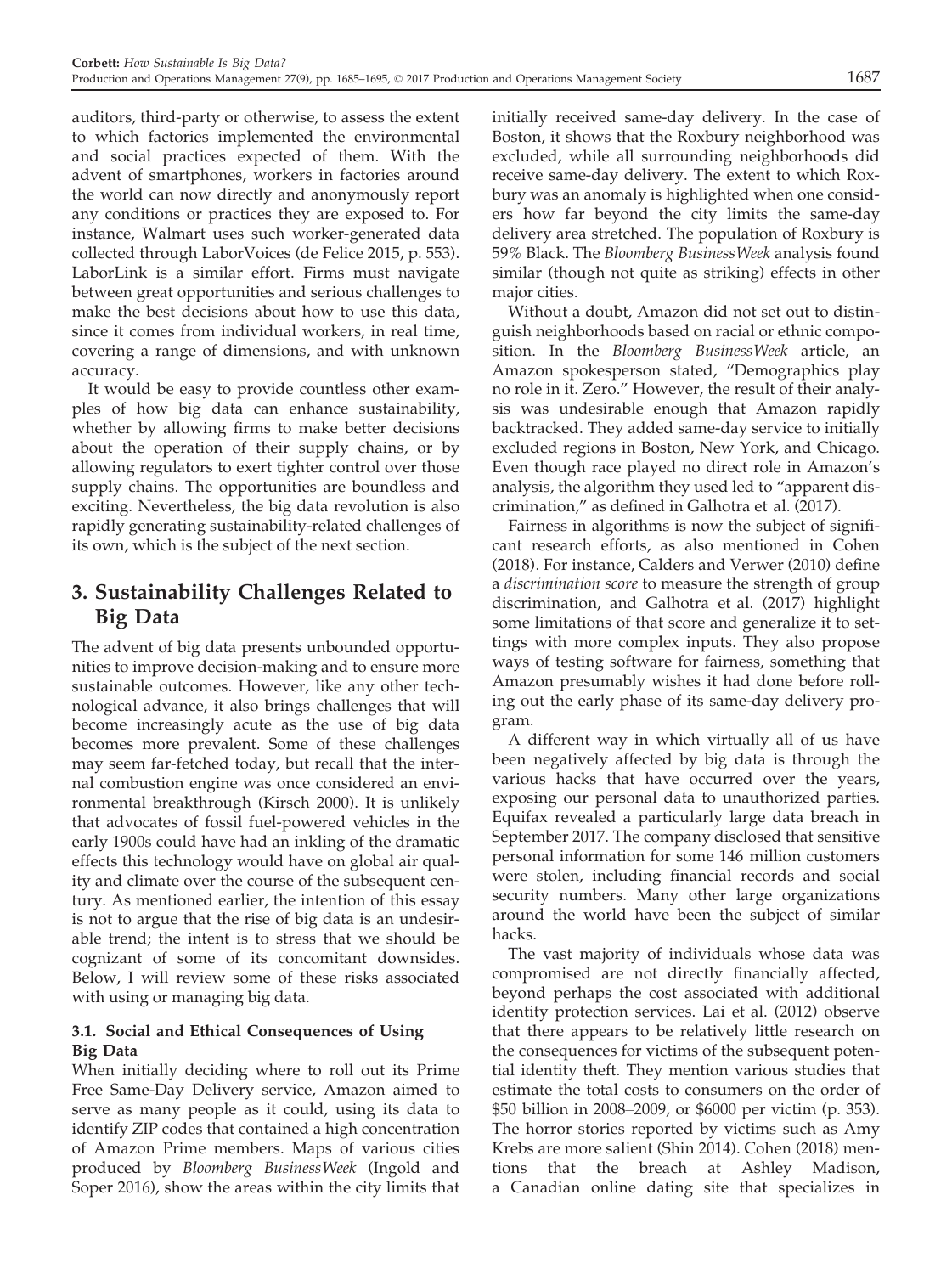extramarital affairs, had severe consequences for families affected, and may have led to several unconfirmed suicides. The social and emotional costs incurred by individuals following data breaches can be substantial, in turn causing reputational damage and increased regulatory scrutiny of the firms that were hacked. Even firms that were not hacked can suffer consequences when a competitor is breached: Experian issued a warning about the risks it may face due to the "increased legislative and regulatory activity" that followed the Equifax breach (Financial Times, 2017).

Discussions of various ethical aspects of big data are emerging. Zwitter (2014) observes that global big data is shifting the power balance between the various stakeholders. They argue that major consequences can follow from many small actions taken by many individuals online (such as re-tweets or Facebook likes), and these consequences require a different perspective on what constitutes ethical behavior. Even offline actions, such as an individual parking his or her car in front of his or her own house, can be used to predict information such as demographics and voting behavior, as Gebru et al. (2017) describe in their application of deep learning to images from Google Street View. They also note that this raises important ethical concerns (p. 5). Richards and King (2013) highlight three paradoxes related to the ethics of big data. First, they note that although big data supposedly enhances transparency, much of the process by which the data are collected and analyzed is invisible to the public. Second, they pinpoint that in many cases, even though big data is about large numbers of individuals, its purpose is often precisely to identify specific individuals. And third, they also caution that big data will fundamentally change existing power structures.

A particular ethical quandary associated with big data is how it is used to make technology as addictive as possible. As Alter (2017a,b) notes, the people who design games, websites, and other interactive experiences run endless tests on millions of users to collect massive amounts of data on which features (fonts, sounds, swipes, incentives, etc.) maximize user engagement and keep users coming back time and again. In Alter's (2017a) words: "As an experience evolves, it becomes an irresistible, weaponized version of the experience it once was. In 2004, Facebook was fun; in 2016, it's addictive." Tristan Harris, a former Google Design Ethicist, lists 10 ways in which product designers hijack our psychological vulnerabilities in order to keep our attention focused on their creations; among others, he lays out how our phone and the collection of apps that reside on it are like carrying slot machines in our pockets (Harris 2016). He argues that designers should use the data at their disposal to protect us from our addictive tendencies,

rather than exploit them; we should protect our time just as we protect our privacy.

To summarize, the use of big data is generating a wide range of ethical challenges. Some are more obvious than others, but they must be addressed if society is to reap the many positive benefits that big data has to offer.

#### 3.2. Big Data May Not be the Right Data

How do we prioritize all these data? We have evergrowing amounts of increasingly fine-grained data on variables related to climate, and we should use that data by all means. But, when world leaders adopted 17 sustainable development goals (SDGs) at a United Nations summit in September 2015, climate change mitigation was Goal 13 of those  $17<sup>1</sup>$  It may be harder to measure progress on some of the other SDGs, such as "zero hunger" (Goal 2) or "peace, justice, and strong institutions" (Goal 16), but that difficulty does not mean those areas should be neglected.

Even within each goal, it is essential to first define the objective, and only then try to determine appropriate indicators, rather than the reverse. Hak et al. (2016) point out the danger of letting data availability drive priorities: "Operationalisation of the targets through indicators would be methodologically incorrect and might lead to distortions in the development of the policy agenda (such an approach might cause the false interpretation that only what can be measured is important to our lives)" (p. 568). This lack of data is not an idle threat; Sachs (2012) identified data shortcomings as "one of the biggest drawbacks" (p. 2210) of the Millennium Development Goals (the predecessor to the SDGs). With all the excitement about the vast amount of data becoming available for analysis, we must always ask what is not being captured.

Moreover, even when data appears to exist, it may not be correct. Veracity is always a concern. Firms and nations increasingly formulate quantitative targets related to sustainability: For example, firms set "science-based targets" and nations work together under the Paris agreement to reduce greenhouse gas emissions. The success of this kind of initiative inevitably hinges on the credibility of the associated emissions data. Ongoing debates, such as the discussion on China's  $CO<sub>2</sub>$  emissions, indicate that there is as much as 10% uncertainty about the magnitude of those emissions over the period 2000–2013, which could be a decisive factor in whether China's cumulative emissions will be consistent with a 2°C warming target (Korsbakken et al. 2016, Liu et al. 2015). At the firm level, Melville and Whisnant (2014) document various kinds of errors two firms made in their greenhouse gas emissions reporting. Blanco et al. (2016) point out that firms' reports of supply chain emissions are even more difficult to interpret. Melville et al.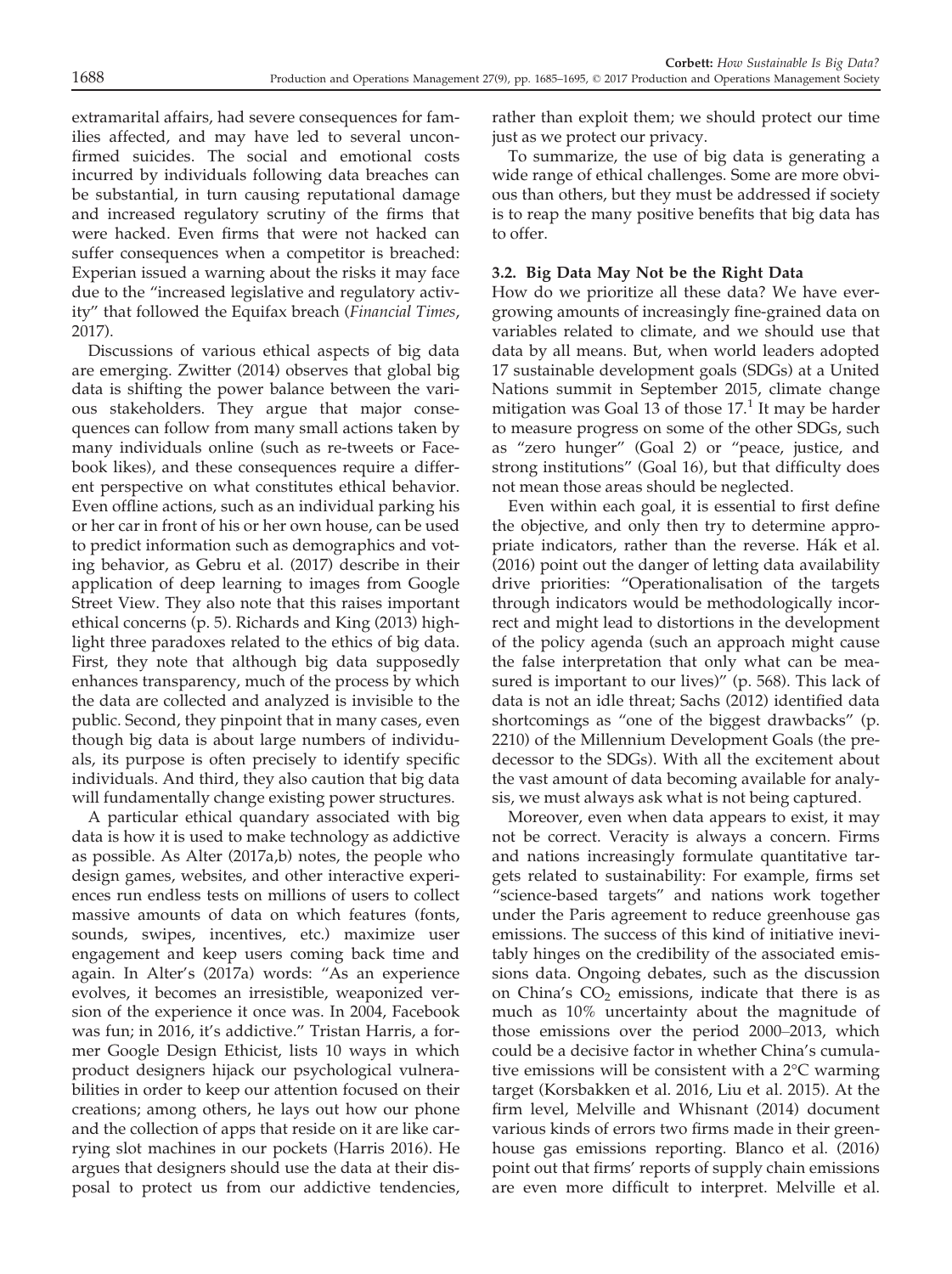(2017) find that firms that paid attention to the accuracy of their carbon emissions data also achieved lower emissions. In the context of big data, these errors would suggest that improving the veracity of sustainability-related data may be beneficial in itself.

Finally, even when the data are correct in a narrow technical sense, it can easily be abused. With data arriving ever more rapidly, it is easy to fall into the trap of churning out analyses and rankings without due consideration of the underlying phenomena or the impact of those rankings. There are multitudes of rankings of countries, states, or firms on all kinds of environmental or social metrics. These rankings may sometimes have some informative value, but it is rare that a device as simple as a ranking can capture the many nuances involved in social or environmental concerns. Delmas et al. (2013) provide an illustration of how combining multiple rankings of firms' corporate social responsibility performance can lead to substantially better insights than any single ranking by itself. Many readers of this essay will find the concerns about business school rankings to be all too familiar. These ranking methods are dissected in Bachrach et al. (2017), who argue that the fundamental flaws in the methodologies used to rank business schools negatively impact those schools' ability to meet their social obligations. This danger of the misuse of big data is well examined in Lazer et al. (2014). They use the large error in predictions made by Google Flu Trends as an example of "big data hubris," which is the "often implicit assumption that big data are a substitute for, rather than a supplement to, traditional data collection and analysis" (p. 1203). They close with the reminder that, despite the enormous opportunities provided by big data, much information is also contained in "small data" (p. 1205) that is not, or cannot be, contained in big data.

In short, despite the excitement associated with emerging big data related to environmental and social indicators, "small data" is still a critical component of environmental and social progress too.

#### 3.3. Big Data May Not Mean Better Decisions

Part of the implicit premise underlying the excitement around big data is the assumption that more data will lead to better decisions. There is a vast literature on biases and heuristics (e.g., Kahneman 2011). Muthulingam et al. (2013) provide one example in a sustainability-related context: they document that managers who are faced with well-structured information about energy-efficiency initiatives will disproportionately choose items that appear closer to the top of the list, even when other initiatives further down are economically and environmentally superior. In the face of more data, these biases are likely to persist, or possibly become even more acute, due to the additional

cognitive burden associated with big data. The concern that more data might lead to worse decisions is not new, as illustrated by a well-known quote from Herbert Simon (1971, pp. 40–41): "In an informationrich world, the wealth of information means a dearth of something else: a scarcity of whatever it is that information consumes. What information consumes is rather obvious: it consumes the attention of its recipients. Hence a wealth of information creates a poverty of attention and a need to allocate that attention efficiently among the overabundance of information sources that might consume it."

Even when there is no obvious bias at work, individuals may not respond to big data in the intended manner. One well-documented instance is the "rebound effect" in energy conservation, in which individuals who adopt energy-efficient technologies sometimes partly or fully negate these energy savings by consuming more energy elsewhere. Asensio and Delmas (2016, p. 207) find mixed evidence on this effect using real-time energy consumption data from 118 households over 9 months, yielding 374 million observations. The households in the treatment group were given feedback on their energy use, either in terms of cost or environmental health. The health treatment generally led to more durable energy conservation, but the households that received the cost treatment, after an initial reduction, ended up increasing their energy use related to heating and cooling. Even more surprisingly, both treatment groups experienced an increase in refrigerator energy use, which the authors attribute to unintuitive design of the temperature controls in the appliances concerned, making it hard for the participants to know which way to adjust the knob. This goes to show that no amount of data can compensate for the simple issue of poor product design. (Although, without the large dataset produced during this study, the product design issue would not have become clear.)

Discussions about big data often focus on the increasing volume of data, but the increasing variety of data poses growing challenges for decision-making. Decisions that have environmental consequences often involve data about a range of impacts, such as neurotoxicity, carcinogenicity, biotoxicity, global warming potential, land use effects, and various social indicators that may also be relevant. Multicriteria decision methods can help to inform policies or decisions that balance such a range of environmental and social indicators in an appropriate manner. The use of these methods is growing, but still relatively nascent (Linkov and Moberg 2012, Ch. 2), and these methods are not without their drawbacks.

Consider the case of Alternatives Analysis, an approach intended to identify safer chemicals while avoiding inadvertent substitution of toxic chemicals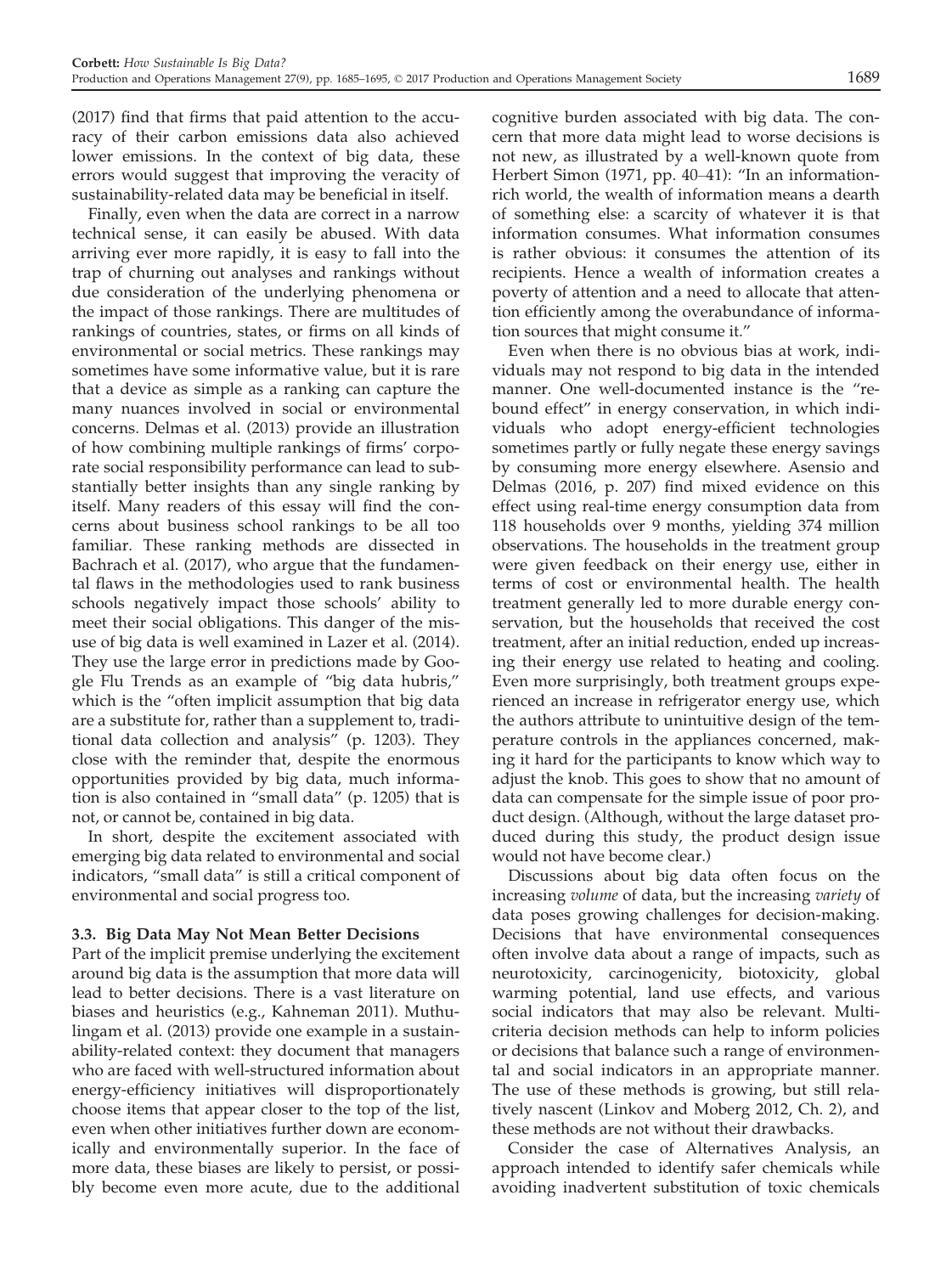with even more undesirable substances. This approach is a response to chemical policies changing from a risk management focus to a prevention focus. Data on the human health and ecosystem health impacts of a chemical become more reliable as we gain more experience with that chemical. However, negative "experience" is precisely what policies such as the California Safer Consumer Products program and the European Union's Registration, Evaluation, Authorization, and Restriction of Chemicals (REACH) program seek to avoid. By the time we have big data on the ecological or human health impacts of a chemical, we are already well past the time for prevention and well into the time for risk management and mitigation. Malloy et al. (2016) describe some of the challenges involved with making early assessments about safer alternatives when the data on risks and impacts is severely incomplete and multidimensional. Linkov and Moberg (2012) provide an in-depth discussion of how multi-criteria decision analysis can be used in a variety of environmental decision contexts. A recent workshop we held at UCLA with some 15 participants involved in various aspects of alternatives analysis revealed that there is a great need for more systematic approaches to making these kinds of decisions, and also that application of existing multi-criteria decision methods to these questions is far from straightforward. In each of these settings, the main challenge is in how to deal with the small data, rather than the big data.

To summarize, big data can clearly help inform environmental and social decisions in some situations, but in other contexts, we must focus on making better decisions with little or no data rather than waiting for more information to arrive.

#### 3.4. Big Data Can Change the Manufacturing Landscape

Big data is not only a technological revolution in itself. It will also facilitate other potentially large shifts, including in the physical world. One such potential consequence is that the spread of big data may foster wider application of mass customization, which in turn would likely be linked to a broader use of 3D printing or additive manufacturing. Two other articles in this special issue, by Feng and Shanthikumar (2018) and Guha and Kumar (2018), also point to this potential effect.

This raises the question whether additive manufacturing is more or less sustainable than conventional production. Several recent articles, including a special issue of the Journal of Industrial Ecology, investigate this question. The overall takeaway is that the answer is not obvious. Summarizing existing studies, Kellens et al. (2017) observe that the specific energy involved in additive manufacturing is "1 to 2 orders of magnitude" (p. S63) higher than for conventional manufacturing. However, they also note that additive manufacturing can lead to environmental benefits if a larger portion of a damaged part can be reused in a repair process, or if parts are redesigned appropriately. This need for appropriate redesign was also found by Mami et al. (2017) in the manufacture of aircraft doorstops. In addition, Walachowicz et al. (2017) find that additive manufacturing has lower impact along various dimensions than conventional processes for the repair of gas turbine burners. In the case of injection molding, Huang et al. (2017) estimate that additive manufacturing uses slightly less energy than conventional manufacturing. In the manufacture of eyeglasses, Cerdas et al. (2017) find that the comparison between additive and conventional manufacturing depends heavily on the material used. They caution that one of the potential benefits of 3D printing is to allow more distributed manufacturing, but that such a more dispersed production system is harder to regulate. Taking a life-cycle perspective, Huang et al. (2017) predict major savings due to the weight reduction in aircraft components that 3D printing allows.

The point here is not to argue that 3D printing is the only innovation that is likely to be accelerated by the big data revolution, nor that 3D printing is more or less sustainable than conventional manufacturing. The point is to highlight that the consequences of big data on sustainability are likely to reach well beyond big data itself and even into the physical world. The example of CubeSats mentioned earlier is another instance of this linkage. The big data that CubeSats will enable will lead to high demand for such satellites, which in turn will have real environmental consequences: launch is clearly energy-intensive, but many satellites will eventually become space junk, a very different environmental challenge.

#### 3.5. Managing and Storing Big Data

There is no question that in many instances, better data can help reduce energy or material consumption, but managing that data still requires physical processes, which consume energy. A widely cited analysis by Gartner (2007) claims that information and communication technology (ICT) accounted for about  $2\%$  of global  $CO<sub>2</sub>$  emissions in 2007, and this amount was comparable to the emissions associated with aviation. Although Malmodin et al. (2010) point out that the comparison is distorted, they confirm that the 2% estimate is about right. (They estimate the ICT portion of  $CO<sub>2</sub>e$  emissions as 1.3%.) In other words, the energy consumption of ICT is not huge, but it is already significant, and it is growing.

Predicting how the impact of ICT will evolve over time involves balancing two counteracting factors. On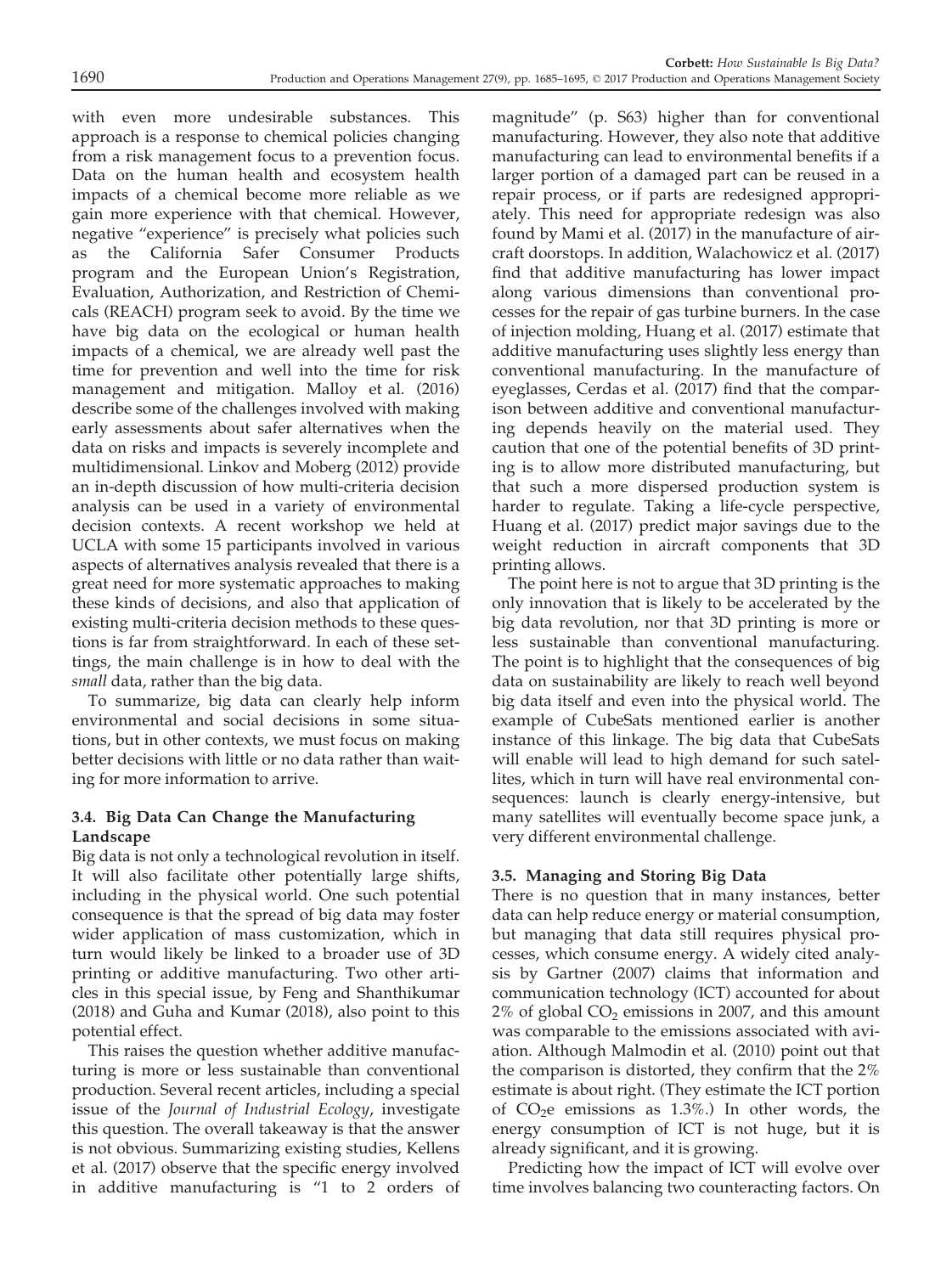the one hand, storing and transmitting data is becoming more efficient over time. Aslan et al. (2018) estimate that electricity intensity of data transmission has decreased by about 50% per year since 2000. Operators of some of the largest data centers increasingly rely on renewable energy. Apple's data centers operate on 100% renewable energy (Apple 2017, p. 41), and Google will reach 100% renewable energy for its operations in 2017 (Google 2016, p. 9); Facebook is similarly committed to powering its operations with 100% renewable energy (Facebook 2017). On the other hand, our data footprint is growing dramatically, and with it the energy required by data centers, data networks, and connected devices. The International Energy Agency projects that data center electricity use will increase by 3% by 2020, despite a tripling in workload; its forecast for data networks ranges anywhere from a 70% increase to a 15% decrease by 2021 (IEA 2017, p. 103). An encouraging sign is that, as Khuntia et al. (2018) find, firms that invest in green IT not only achieve lower IT equipment energy consumption, but also earn higher profits.

Whether the energy used for storing and transmitting data is renewable or not, that energy has to be generated somehow, and even renewable energy comes with (significant) costs, in the form of land use, material use, noise and visual pollution, and more. A rapid increase in the energy demands associated with big data is therefore a concern which we need to confront. How can we translate figures such as "2% of global  $CO<sub>2</sub>$  emissions" to numbers on a scale that apply to individuals or companies? For instance, what are the greenhouse gas emissions associated with storing 1 TB of data? Estimates vary widely. An analysis by the Natural Resources Defense Council (2012) compares various technologies and data hosting scenarios, and the result was a range of 0.6 kg  $CO<sub>2</sub>e$  per year (i.e., using best practices, public cloud storage) to 15.9 kg  $CO<sub>2</sub>e$  per year (worst case scenario, onpremise with virtualization) (see figure 2 in Natural Resources Defense Council 2012). The high end of this range translates to 15.9 metric tons of  $CO<sub>2</sub>e$  per year per TB of data, which would be comparable to the annual emissions of several passenger vehicles. This seems unreasonably high. A report by Google (2011, p. 6) estimates that keeping email on a locally hosted server at a small business causes 103 kg of  $CO<sub>2</sub>$  per year per user. Because this still seems high, I asked an expert in this area, Professor Eric Masanet at the McCormick School of Engineering at Northwestern University. He provided some very helpful estimates that seem more believable (Masanet 2017).

Taking data from Shehabi et al. (2016), a Lawrence Berkeley National Laboratory report he coauthored, he estimates US data centers stored about 300 million TB of data in 2016 (figure 12, p. 14), which

consumed around 8.3 billion kWh (figure 16, p. 17), hence 27.7 kWh per TB of data. This is the energy directly used for storage by the IT equipment, which we must multiply by the power usage effectiveness (PUE, or total data center facility energy use  $\div$  IT equipment energy use) to obtain the total consumption of the data centers, which includes the energy consumption of associated technology such as cooling and lighting. According to figure 21 in Shehabi et al. (2016, p. 25), the total data center energy usage is about 72 billion kWh in 2016, of which 43 billion kWh was for IT equipment, yielding a PUE of  $72 \div 43 = 1.67$ . The total energy consumption of data centers is then  $1.67 \times 27.7$  kWh = 46.33 kWh per TB of data per year.

Converting this to  $CO<sub>2</sub>e$  emissions is not straightforward, since energy consumption varies widely across data centers. Using an EPA (2017) estimate for the emission factor (the US national weighted average  $CO<sub>2</sub>$  marginal emission rate) of 0.744 kg of  $CO<sub>2</sub>$  per kWh, the carbon emissions associated with data storage would be  $0.744 \times 46.33$ , or approximately 35 kg of  $CO<sub>2</sub>$  per TB per year. Of course, this is a very rough estimate at best, and with changes in storage technology and energy mix, this footprint per TB will likely improve. At the same time, with the continuation of big data and the advent of augmented reality and virtual reality, our data footprint will likely increase.

The numbers so far have only focused on storage, but transmitting data also consumes energy. Coroama et al. (2013) estimate that a videoconference transmission between Switzerland and Japan in 2009 accounted for 200 kWh per TB, substantially above the 46.33 kWh per TB estimated above for storage. Weber et al. (2010) find that online delivery of music to consumers generally causes a lower carbon footprint than physical CDs, but Mayers et al. (2015) predict that downloading large games over the Internet will cause higher carbon emissions than physical delivery via Blu-Ray discs. Altogether, these (and other) studies illustrate that, while there is considerable uncertainty about the energy impacts of big data storage and transmission, they are large enough to take seriously.

What makes all these figures more disconcerting is that the vast majority of data stored can safely be considered as waste. This is sometimes referred to as "dark data," or "the information assets organizations collect, process and store during regular business activities, but generally fail to use for other purposes." Again, reliable estimates of how much dark data exists are hard to come by, but the numbers are quite astounding. IBM estimates that 90% of all data stored is never used (Johnson 2015). Paul Rogers, chief development officer at General Electric, stated in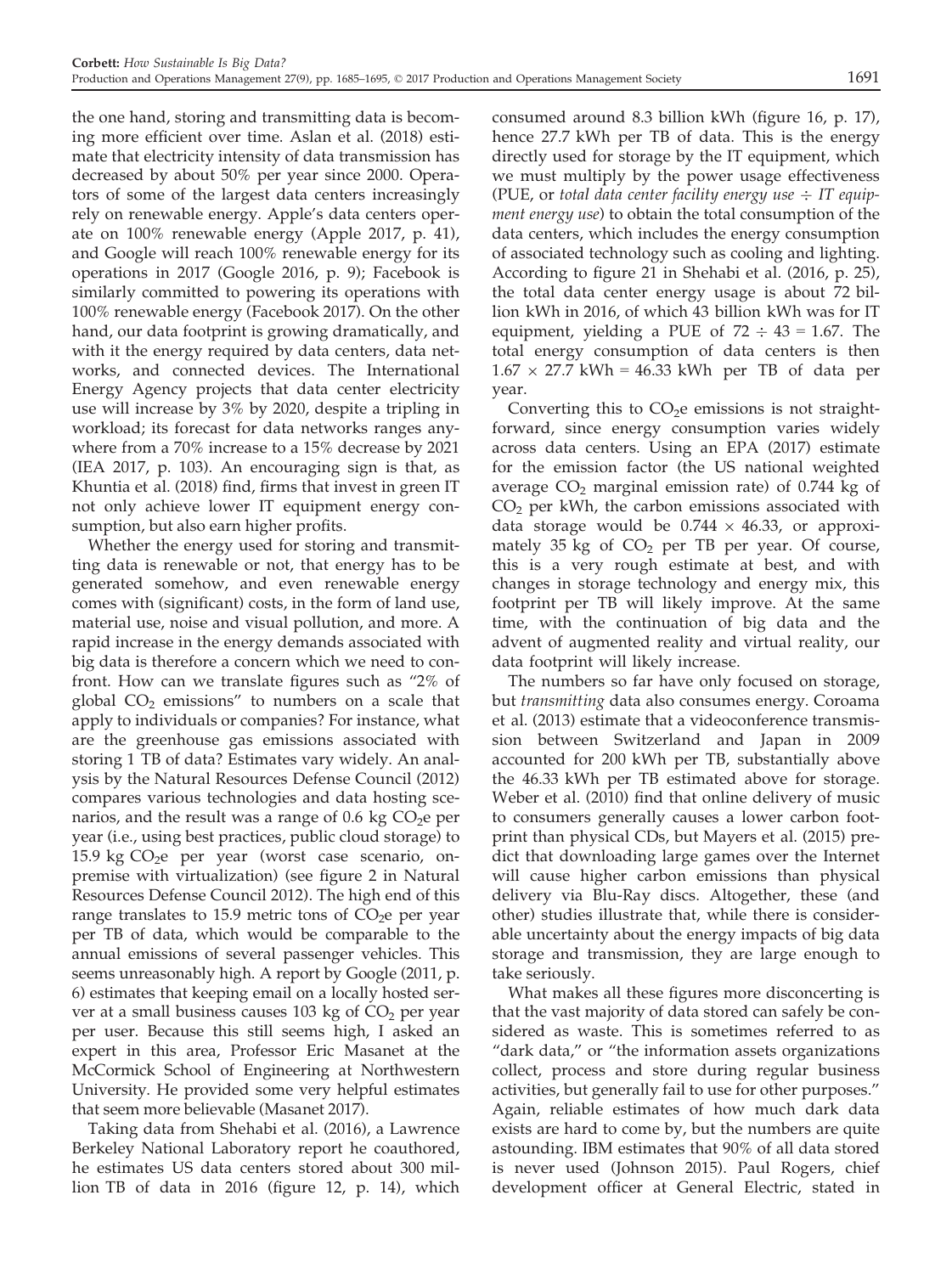Wharton (2014) that "[o]nly about one-half of 1% of the world's data is being analyzed" (p. 2), which means that the other 99.5% is dark data. Cohen (2018) cites another source that mentions the same figure of 0.5%. A Veritas survey suggests that 54% of data is dark, while 32% is ROT (redundant, obsolete, trivial), and only 14% is business-critical. This survey also estimates that there will be almost \$900 billion in avoidable costs of data storage by 2020 (Hernandez 2015). The prevalence of dark data and the costs of data storage suggest that a sizable proportion of the energy use associated with big data is avoidable, and we must begin to consider the waste hidden in big data in the same way we think about physical waste. It is not just energy that is wasted: Shehabi et al. (2016, p. 28) estimate that data centers in the US were responsible for the consumption of 626 billion liters of water in 2014.

We need to start using tools such as value stream mapping for data flows, just as we already do to identify waste in physical flows. This would help uncover the vast amounts of unnecessary and obsolete copies of data currently being stored because we have not yet started treating it as actual waste with a real cost. The ISO/IEC 38505 series of standards for governance of data provide a helpful organizing framework for how to collect, store, report, decide, distribute, and dispose of data. The concepts of the circular economy that are already being applied to supply chains (e.g., Agrawal et al. 2018) might also help curtail the unbounded growth of data being transmitted or sitting in storage. As data become too big, it will become excessively costly to distribute it, so it will need to be analyzed locally at data repositories. Space missions may provide inspiration on how to do this: the explosion of data collected during a mission far exceeds the severe constraints on what can be transmitted back to earth, which means that local data reduction will be necessary (National Academy of Sciences, 2014; p. 12).

This is a good time to recall the analogy of the internal combustion engine. When that technology was in its infancy, people were certainly concerned about the visible air pollution it created, but the thought that something as small as a car could change our climate must have been inconceivable. Now, several billion cars later, we know better. The point I wish to make here is that, even though the environmental benefits of big data are often large and obvious, it is not too early to start measuring and minimizing the environmental costs, as some firms already do by investing in renewable energy to power their data centers. This applies not only to big data but also to other complementary technologies that have surfaced earlier in this essay, such as additive manufacturing and CubeSats.

## 4. Conclusions

We have only begun to explore the potential of big data to improve decision-making in many areas of life. These applications permeate the field of sustainability, broadly defined. I have described a few examples, and other articles in this special issue provide more. Devalkar et al. (2018) outline how big data can help agriculture in India. Swaminathan (2018) describes opportunities for using big data to assist in humanitarian operations. These opportunities are exciting and profoundly promising, and we should pursue them accordingly.

However, while doing so, we should not lose track of the fact that rushing to collect and exploit ever "bigger" data will inevitably have undesirable side effects. Some of these side effects have already surfaced, but others may arise in unexpected areas. We should not dampen the excitement deservedly attached to big data, but we should also be vigilant about potential side effects. I have catalogued some of these potential unwanted byproducts. Some of them may turn out to be irrelevant in the long term, but some others not mentioned here will surely emerge.

One often hears the slogan Big data is the new oil, but like all analogies, it only goes so far. It is true that fossil fuel was a critical driver of growth and change in the global economy during the 20th century (The Economist, 2017), but as Thorp (2012) points out, information is inherently renewable, unlike fossil fuel. Thorp does draw a different parallel, arguing that oil has also been the cause of untold environmental and social devastation. He observes that "data spills" have already occurred, and he asks when we might encounter "dangerous data drilling practices" or suffer the long-term effects of "data pollution." In her discussion of ethical issues in big data, Martin (2015) also refers to the surveillance that results from the systematic way in which individual data are collected as pollution. She draws a number of parallels between traditional supply chains and information supply chains, with implications for how data should be managed throughout the supply chain to minimize the negative aspects of the growth of big data. For instance, just as manufacturers are concerned about ethical sourcing, firms in the big data industry should ensure that the data they rely on are obtained ethically.

One could argue that, in its earliest days, the fossil fuel revolution was mostly beneficial and relatively harmless. Its disastrous side effects were the result of the sheer breadth and depth of the penetration of fossil fuel-based products into every aspect of human life. Moreover, the collateral inertia associated with the vast investments made over the years have created the pronounced path dependency that has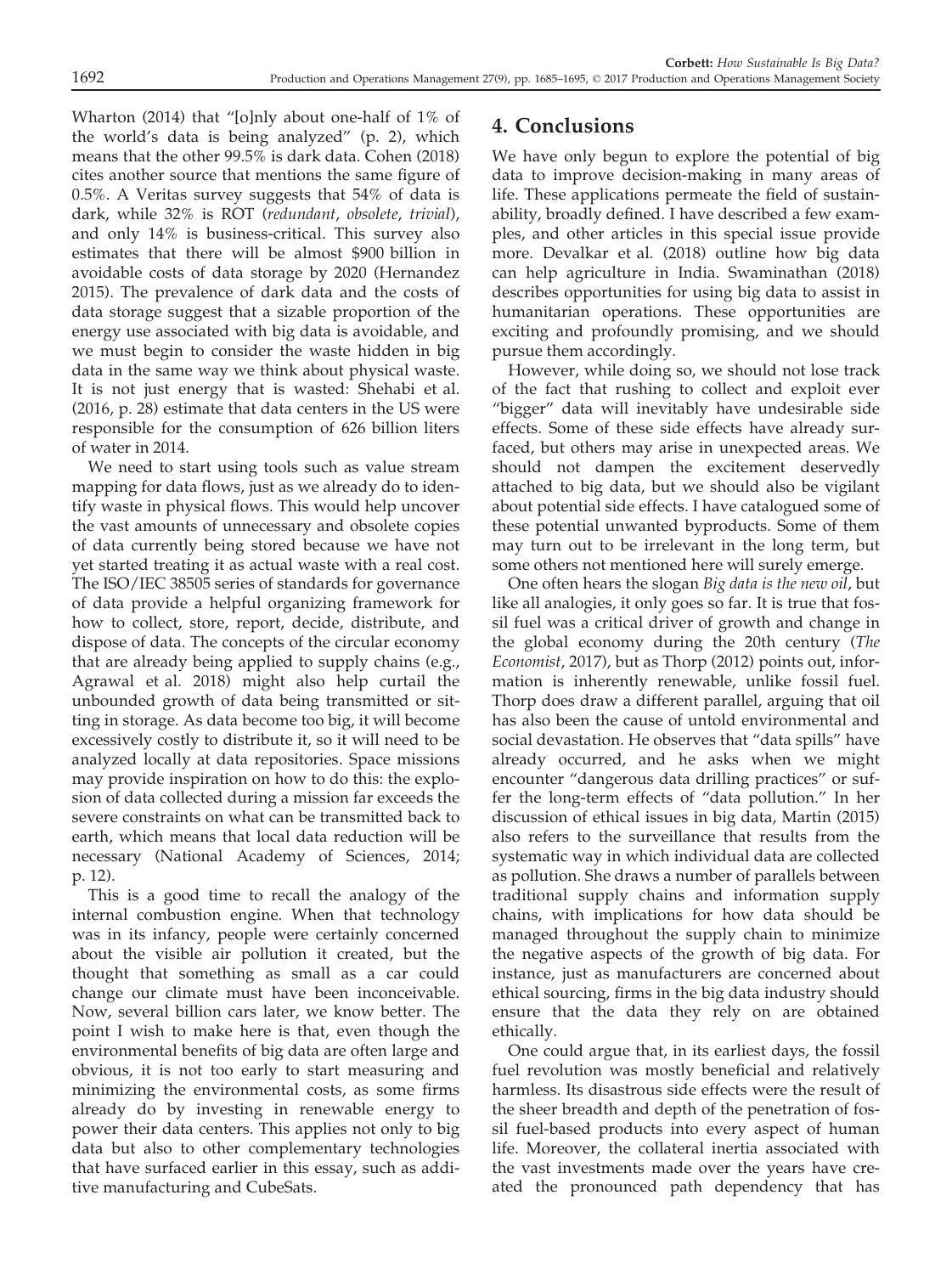caused so much difficulty as we try to migrate away from fossil fuels.

We are now making important decisions about big data—decisions about issues such as technology platforms, governance mechanisms, ownership structures, and access rights. All these decisions could have pivotal implications for what options will be available to us later, when the costs of big data start coming into focus. In order to ensure we use big data in a sustainable way, we must always be on the alert for potential repercussions, even repercussions that seem far-fetched to us now. The big data revolution has opened a vast uncharted frontier, and we must not only explore this frontier with enthusiasm, but also with caution.

#### Acknowledgments

I am grateful to the Editor, Kal Singhal, for providing this opportunity; to Eric Masanet for his quick and detailed response to my questions about energy use of data centers and for other suggestions, and to Christian Blanco, Suresh Muthulingam and Vincente LeCornu for helpful comments on an earlier version of this essay. As usual, all errors are my own.

#### Notes

1 See [http://www.un.org/sustainabledevelopment/developme](http://www.un.org/sustainabledevelopment/development-agenda/) [nt- agenda/](http://www.un.org/sustainabledevelopment/development-agenda/) (accessed date November 15, 2017). <sup>2</sup><https://www.gartner.com/it-glossary/dark-data> (accessed date October 27, 2017).

#### References

- Agrawal, V. V., A. Atasu, L. N. Van Wassenhove. 2018. New opportunities for operations management research in sustainability. Manuf. Serv. Oper. Manag. (e-pub ahead of print). [https://doi.org/10.1287/msom.2017.0699.](https://doi.org/10.1287/msom.2017.0699)
- Allen, P. 2005. How Disney saves energy and operating costs. HPAC Engineering. Available at [http://www.hpac.com/](http://www.hpac.com/building-controls/how-disney-saves-energy-and-operating-costs) [building-controls/how-disney-saves-energy-and-operating](http://www.hpac.com/building-controls/how-disney-saves-energy-and-operating-costs)[costs](http://www.hpac.com/building-controls/how-disney-saves-energy-and-operating-costs) (accessed date December 2, 2017).
- Alter, A. 2017a. Tech bigwigs know how addictive their products are. Why don't the rest of us? Wired, March 24, 2017. Available at [https://www.wired.com/2017/03/irresistible-the-rise](https://www.wired.com/2017/03/irresistible-the-rise-of-addictive-technology-and-the-business-of-keeping-us-hooked/)[of-addictive-technology-and-the-business-of-keeping-us-hooked/](https://www.wired.com/2017/03/irresistible-the-rise-of-addictive-technology-and-the-business-of-keeping-us-hooked/) (accessed date December 13, 2017).
- Alter, A. 2017b. Irresistible: The Rise of Addictive Technology and the Business of Keeping Us Hooked. Penguin Press, New York, NY.
- Apple. 2017. Environmental responsibility report. 2017 Progress Report, Covering Fiscal Year 2016. Available at [https://image](https://images.apple.com/environment/pdf/Apple_Environmental_Responsibility_Report_2017.pdf) [s.apple.com/environment/pdf/Apple\\_Environmental\\_Respon](https://images.apple.com/environment/pdf/Apple_Environmental_Responsibility_Report_2017.pdf) [sibility\\_Report\\_2017.pdf](https://images.apple.com/environment/pdf/Apple_Environmental_Responsibility_Report_2017.pdf) (accessed date December 13, 2017).
- Asensio, O. I., M. A. Delmas. 2016. The dynamics of behavior change: Evidence from energy conservation. J. Econ. Behav. Organ. 126: 196–212.
- Aslan, J., K. Mayers, J. G. Koomey, C. France. 2018. Electricity intensity of internet data transmission: Untangling the estimates. J. Ind. Ecol. 22(4): 785–798. [https://doi.org/10.1111/jiec.12630.](https://doi.org/10.1111/jiec.12630)
- Bachrach, D. G., E. Bendoly, D. Beu Ammeter, R. Blackburn, K. G. Brown, G. Burke, T. Callahan, K. Y. Chen, V. H. Day, A. E.

Ellstrand, O. H. Erekson. 2017. On academic rankings, unacceptable methods, and the social obligations of business schools. Decis. Sci. 48(3): 561–585.

- Blanco, C., F. Caro, C. J. Corbett. 2016. The state of supply chain carbon footprinting: analysis of CDP disclosures by US firms. J. Clean. Prod. 135: 1189–1197.
- Calders, T., S. Verwer. 2010. Three naive Bayes approaches for discrimination-free classification. Data Min. Knowl. Disc. 21(2): 277–292.
- Cerdas, F., M. Juraschek, S. Thiede, C. Herrmann. 2017. Life cycle assessment of 3D printed products in a distributed manufacturing system. J. Ind. Ecol. 21(S1): S80-S93.
- Cohen, M. C. 2018. Big data and service operations. Prod. Oper. Manag. 27(9): 1709–1723. [https://doi.org/10.1111/](https://doi.org/10.1111/poms.12832) [poms.12832.](https://doi.org/10.1111/poms.12832)
- Corbett, C. J., L. N. Van Wassenhove. 1993. The green fee: Internalizing and operationalizing environmental issues. Calif. Manage. Rev. 36(1): 116–135.
- Coroama, V. C., L. M. Hilty, E. Heiri, F. M. Horn. 2013. The direct energy demand of internet data flows. J. Ind. Ecol. 17(5): 680–688.
- Delmas, M. A., D. Etzion, N. Nairn-Birch. 2013. Triangulating environmental performance: What do corporate social responsibility ratings really capture? Acad. Manage. Perspect. 27(3): 255–267.
- Devalkar, S. K., S. Seshadri, C. Ghosh, A. Mathias. 2018. Data science applications in Indian agriculture. Prod. Oper. Manag. 27(9): 1701–1708.<https://doi.org/10.1111/poms.12834>.
- EPA. 2017. Greenhouse gases equivalencies calculator Calculations and references. Available at [https://www.epa.gov/ene](https://www.epa.gov/energy/greenhouse-gases-equivalencies-calculator-calculations-and-references) [rgy/greenhouse-gases-equivalencies-calculator-calculations-and](https://www.epa.gov/energy/greenhouse-gases-equivalencies-calculator-calculations-and-references)[references](https://www.epa.gov/energy/greenhouse-gases-equivalencies-calculator-calculations-and-references) (accessed date November 16, 2017).
- Etzion, D., J. A. Aragon-Correa. 2016. Big data, management, and sustainability: Strategic opportunities ahead. Organ. Environ. 29(2): 147–155.
- Facebook. 2017. Available at [https://sustainability.fb.com/](https://sustainability.fb.com/clean-and-renewable-energy/) [clean-and-renewable-energy/](https://sustainability.fb.com/clean-and-renewable-energy/) (accessed date December 13, 2017).
- de Felice, D. 2015. Business and human rights indicators to measure the corporate responsibility to respect challenges and opportunities. Hum. Rights Q. 37: 511–555.
- Feng, Q., J. G. Shanthikumar. 2018. How research in production and operations management may evolve in the era of big data. Prod. Oper. Manag. 27(9): 1670–1684. [https://doi.](https://doi.org/10.1111/poms.12836) [org/10.1111/poms.12836.](https://doi.org/10.1111/poms.12836)
- Financial Times. 2017. Experian warns of increased scrutiny after Equifax hack. November 15, 2017. Available at [https://](https://www.ft.com/content/ec01484c-c9e8-11e7-ab18-7a9fb7d6163e) [www.ft.com/content/ec01484c-c9e8-11e7-ab18-7a9fb7d6163e](https://www.ft.com/content/ec01484c-c9e8-11e7-ab18-7a9fb7d6163e) (accessed date November 15, 2017).
- Galhotra, S., Y. Brun, A. Meliou. 2017. Fairness testing: Testing software for discrimination. Proceedings of 2017 11th Joint Meeting of the European Software Engineering Conference and the ACM SIGSOFT Symposium on the Foundations of Software Engineering. Paderborn, Germany, September 4–8, 2017 (ESEC/FSE'17), pp. 13. Available at [https://doi.org/10.](https://doi.org/10.1145/3106237.3106277) [1145/3106237.3106277](https://doi.org/10.1145/3106237.3106277).
- Gartner. 2007. Gartner estimates ICT industry accounts for 2 percent of global  $CO_2$  emissions. April 26, 2007. Available at https://www.gartner.com/newsroom/id/503867 (accessed <https://www.gartner.com/newsroom/id/503867> date November 16, 2017).
- Gebru, T., J. Krause, Y. Wang, D. Chen, J. Deng, E. L. Aiden, L. Fei-Fei. 2017. Using deep learning and Google Street View to estimate the demographic makeup of neighborhoods across the United States. Proc. Natl Acad. Sci. 114: 12108–13113.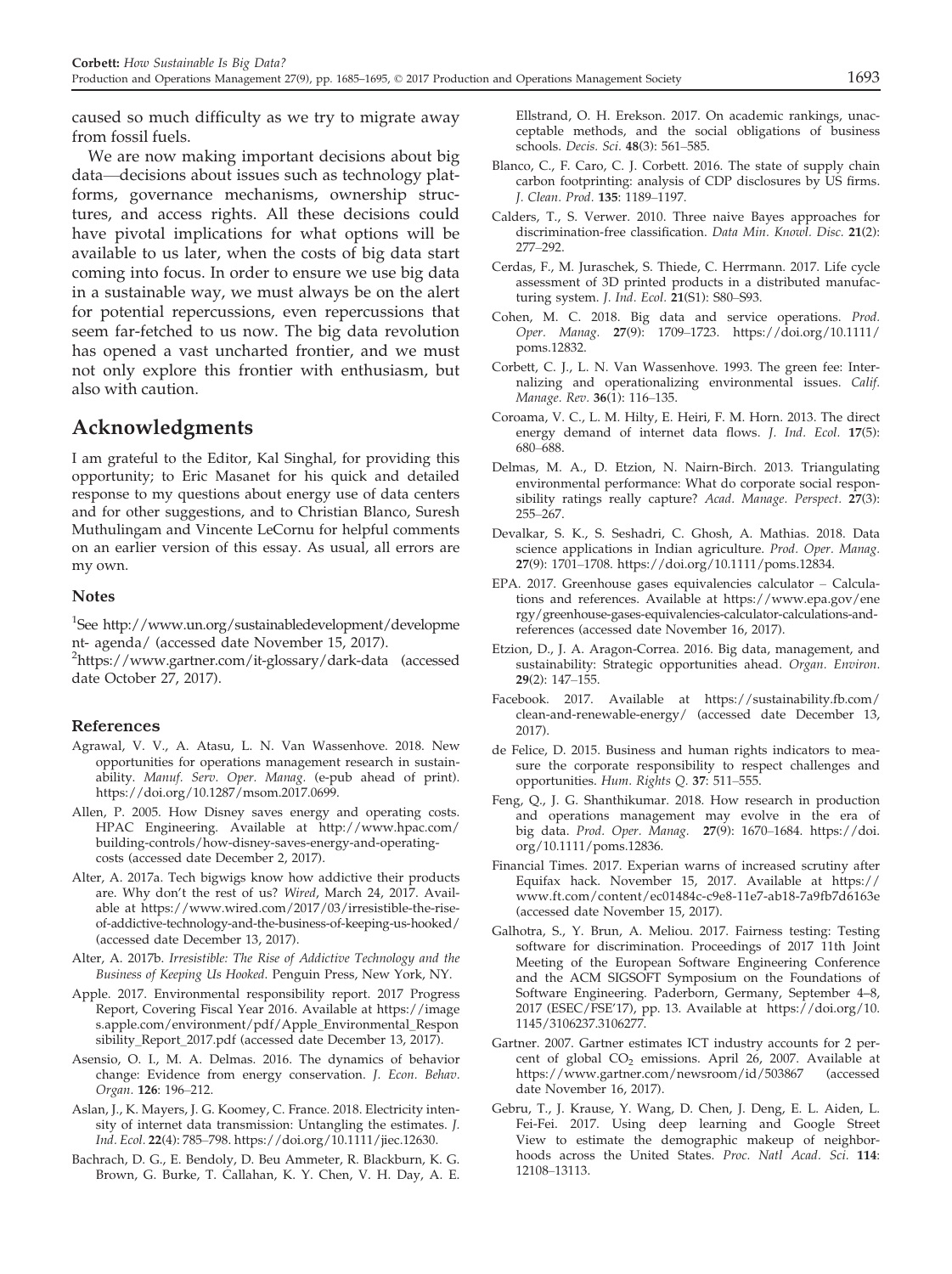Goes, P. B. 2014. Big data and is research. MIS Q. 38(3): iii–viii.

- Google. 2011. Google's green computing: Efficiency at scale. Available at [https://static.googleusercontent.com/media/](https://static.googleusercontent.com/media/www.google.com/en//green/pdfs/google-green-computing.pdf) [www.google.com/en//green/pdfs/google-green-computing.](https://static.googleusercontent.com/media/www.google.com/en//green/pdfs/google-green-computing.pdf) [pdf](https://static.googleusercontent.com/media/www.google.com/en//green/pdfs/google-green-computing.pdf) (accessed date October 30, 2017).
- Google. 2016. Enviromental report. Available at [https://static.goo](https://static.googleusercontent.com/media/www.google.com/en//green/pdf/google-2016-environmental-report.pdf) [gleusercontent.com/media/www.google.com/en//green/pdf/](https://static.googleusercontent.com/media/www.google.com/en//green/pdf/google-2016-environmental-report.pdf) [google-2016-environmental-report.pdf](https://static.googleusercontent.com/media/www.google.com/en//green/pdf/google-2016-environmental-report.pdf) (accessed date December 13, 2017).
- Guha, S., S. Kumar. 2018. Emergence of big data research in operations management, information systems, and healthcare: Past contributions and future roadmap. Prod. Oper. Manag. 27(9): 1724–1735. [https://doi.org/10.1111/poms.12833.](https://doi.org/10.1111/poms.12833)
- Hák, T., S. Janoušková, B. Moldan. 2016. Sustainable development goals: A need for relevant indicators. Ecol. Ind. 60: 565–573.
- Harris, T. 2016. How technology is hijacking your mind From a Magician and Google Design Ethicist. Medium, May 18, 2016. Available at [https://journal.thriveglobal.com/how-technol](https://journal.thriveglobal.com/how-technology-hijacks-peoples-minds-from-a-magician-and-google-s-design-ethicist-56d62ef5edf3) [ogy-hijacks-peoples-minds-from-a-magician-and-google-s-de](https://journal.thriveglobal.com/how-technology-hijacks-peoples-minds-from-a-magician-and-google-s-design-ethicist-56d62ef5edf3) [sign-ethicist-56d62ef5edf3](https://journal.thriveglobal.com/how-technology-hijacks-peoples-minds-from-a-magician-and-google-s-design-ethicist-56d62ef5edf3) (accessed date December 13, 2017).
- Hernandez, P. 2015. Enterprises are hoarding 'dark' data: Veritas. Datamation. Available at [https://www.datamation.com/stora](https://www.datamation.com/storage/enterprises-are-hoarding-dark-data-veritas.html) [ge/enterprises-are-hoarding-dark-data-veritas.html](https://www.datamation.com/storage/enterprises-are-hoarding-dark-data-veritas.html) (accessed date October 30, 2017).
- Huang, R., M. E. Riddle, D. Graziano, S. Das, S. Nimbalkar, J. Cresko, E. Masanet. 2017. Environmental and economic implications of distributed additive manufacturing: The case of injection mold tooling. J. Ind. Ecol. 21(S1): S130–S143.
- IEA. 2017. Digitalization & energy. Available at [http://www.iea.](http://www.iea.org/publications/freepublications/publication/DigitalizationandEnergy3.pdf) [org/publications/freepublications/publication/Digitalizationa](http://www.iea.org/publications/freepublications/publication/DigitalizationandEnergy3.pdf) [ndEnergy3.pdf](http://www.iea.org/publications/freepublications/publication/DigitalizationandEnergy3.pdf) (accessed date December 13, 2017).
- Ingold, D., S. Soper. 2016. Amazon doesn't consider the race of its customers. Should it? Bloomberg, April 21, 2016. Available at <http://www.bloomberg.com/graphics/2016-amazon-same-day> (accessed date October 27, 2017).
- Johnson, H. 2015. Digging up dark data: What puts IBM at the forefront of insight economy. Silicon Angle. Available at [https://siliconangle.com/blog/2015/10/30/ibm-is-at-the](https://siliconangle.com/blog/2015/10/30/ibm-is-at-the-forefront-of-insight-economy-ibminsight/)[forefront-of-insight-economy-ibminsight/](https://siliconangle.com/blog/2015/10/30/ibm-is-at-the-forefront-of-insight-economy-ibminsight/) (accessed date October 27, 2017).
- Jones, G. V., M. A. White, O. R. Cooper, K. Storchmann. 2005. Climate change and global wine quality. Clim. Change. 73(3): 319–343.
- Kahneman, D. 2011. Thinking, Fast and Slow. Farrar, Straus and Giroux, New York.
- Kellens, K., M. Baumers, T. G. Gutowski, W. Flanagan, R. Lifset, J. R. Duflou. 2017. Environmental dimensions of additive manufacturing: Mapping application domains and their environmental implications. J. Ind. Ecol. 21(S1): S49–S68.
- Khuntia, J., T. J. V. Saldanha, S. Mithas, V. Sambamurthy. 2018. Information technology and sustainability: Evidence from an emerging economy. Prod. Oper. Manag. 27(4): 756–773. [https://doi.org/10.1111/poms.12822.](https://doi.org/10.1111/poms.12822)
- Kirsch, D. A. 2000. The Electric Vehicle and the Burden of History. Rutgers University Press, New Brunswick, NJ; London.
- Korsbakken, J. I., G. P. Peters, R. M. Andrew. 2016. Uncertainties around reductions in China [rsquor] s coal use and  $CO<sub>2</sub>$  emissions. Nat. Clim. Chang. 6(7): 687–690.
- Lai, F., D. Li, C. T. Hsieh. 2012. Fighting identity theft: The coping perspective. Decis. Support Syst. 52(2): 353–363.
- Laurance, W. F., A. Balmford. 2013. Land use: A global map for road building. Nature 495(7441): 308–309.
- Lazer, D., R. Kennedy, G. King, A. Vespignani. 2014. The parable of Google Flu: Traps in big data analysis. Science 343(6176): 1203–1205.
- Linkov, I., E. Moberg. 2012. Multi-Criteria Decision Analysis: Environmental Applications and Case Studies. CRC Press, Boca Raton, FL.
- Liu, Z., D. Guan, W. Wei, S. J. Davis, P. Ciais, J. Bai, S. Peng, Q. Zhang, K. Hubacek, G. Marland, R. J. Andres. 2015. Reduced carbon emission estimates from fossil fuel combustion and cement production in China. Nature 524(7565): 335–338.
- Lynch, J., M. Maslin, H. Balzter, M. Sweeting. 2013. Choose satellites to monitor deforestation. Nature 496: 293–294.
- Malloy, T. F., V. M. Zaunbrecher, C. Batteate, A. Blake, W. F. Carroll, C. J. Corbett, S. F. Hansen, R. Lempert, I. Linkov, R. McFadden, K. D. Moran. 2016. Advancing alternative analysis: Integration of decision science. Environ. Health Perspect. 125(6): 066001-1–066001-12.
- Malmodin, J., A. Moberg, D. Lundén, G. Finnveden, N. Lövehagen. 2010. Greenhouse gas emissions and operational electricity use in the ICT and entertainment & media sectors. J. Ind. Ecol. 14(5): 770–790.
- Mami, F., J. P. Revéret, S. Fallaha, M. Margni. 2017. Evaluating eco-efficiency of 3D printing in the aeronautic industry. J. Ind. Ecol. 21(S1): S37–S48.
- Marr, B. 2017. IoT and big data at caterpillar: How predictive maintenance saves millions of dollars. Forbes, February 7, 2017. Available at [https://www.forbes.com/sites/bernardmarr/](https://www.forbes.com/sites/bernardmarr/2017/02/07/iot-and-big-data-at-caterpillar-how-predictive-maintenance-saves-millions-of-dollars/#203abf737240) [2017/02/07/iot-and-big-data-at-caterpillar-how-predictive](https://www.forbes.com/sites/bernardmarr/2017/02/07/iot-and-big-data-at-caterpillar-how-predictive-maintenance-saves-millions-of-dollars/#203abf737240)[maintenance-saves-millions-of-dollars/#203abf737240](https://www.forbes.com/sites/bernardmarr/2017/02/07/iot-and-big-data-at-caterpillar-how-predictive-maintenance-saves-millions-of-dollars/#203abf737240) (accessed date December 11, 2017).
- Martin, K. E. 2015. Ethical issues in the big data industry. MIS Q. Exec. 14(2): 67–85.
- Masanet, E. 2017. Private communication.
- Mayers, K., J. Koomey, R. Hall, M. Bauer, C. France, A. Webb. 2015. The carbon footprint of games distribution. J. Ind. Ecol. 19(3): 402–415.
- Melville, N. P., R. Whisnant. 2014. Energy and carbon management systems. J. Ind. Ecol. 18(6): 920–930.
- Melville, N. P., T. J. Saldanha, D. E. Rush. 2017. Systems enabling low-carbon operations: The salience of accuracy. J. Clean. Prod. 166: 1074–1083.
- Muthulingam, S., C. J. Corbett, S. Benartzi, B. Oppenheim. 2013. Energy efficiency in small and medium-sized manufacturing firms: Order effects and the adoption of process improvement recommendations. Manuf. Serv. Oper. Manag. 15(4): 596–615.
- National Academy of Sciences. 2014. Big Data in Materials Research and Development: Summary of a Workshop. The National Academies Press, Washington, DC.
- Natural Resources Defense Council. 2012. The carbon emissions of server computing for small- to medium-sized organizations: A performance study of on-premise vs. the cloud. Available at [https://www.nrdc.org/sites/default/files/](https://www.nrdc.org/sites/default/files/NRDC_WSP_Cloud_Computing_White_Paper.pdf) [NRDC\\_WSP\\_Cloud\\_Computing\\_White\\_Paper.pdf](https://www.nrdc.org/sites/default/files/NRDC_WSP_Cloud_Computing_White_Paper.pdf) (accessed date October 27, 2017).
- Richards, N. M., J. H. King. 2013. Three paradoxes of big data. Stanf. Law Rev. (Online) 66(41): 41–46.
- Sachs, J. D. 2012. From millennium development goals to sustainable development goals. Lancet 379(9832): 2206–2211.
- Shehabi, A., S. Smith, D. Sartor, R. Brown, M. Herrlin, J. Koomey, E. Masanet, N. Horner, I. Azevedo, W. Lintner. 2016. United States Data Center Energy Usage Report. Lawrence Berkeley National Laboratory, Berkeley, CA. LBNL-1005775.
- Shin, L. 2014. 'Someone had taken over my life': An identity theft victim's story. Forbes. November 18, 2014. Available at [https://www.forbes.com/sites/laurashin/2014/11/](https://www.forbes.com/sites/laurashin/2014/11/18/someone-had-taken-over-my-life-an-identity-theft-victims-story/#3e6b4a3f25be)